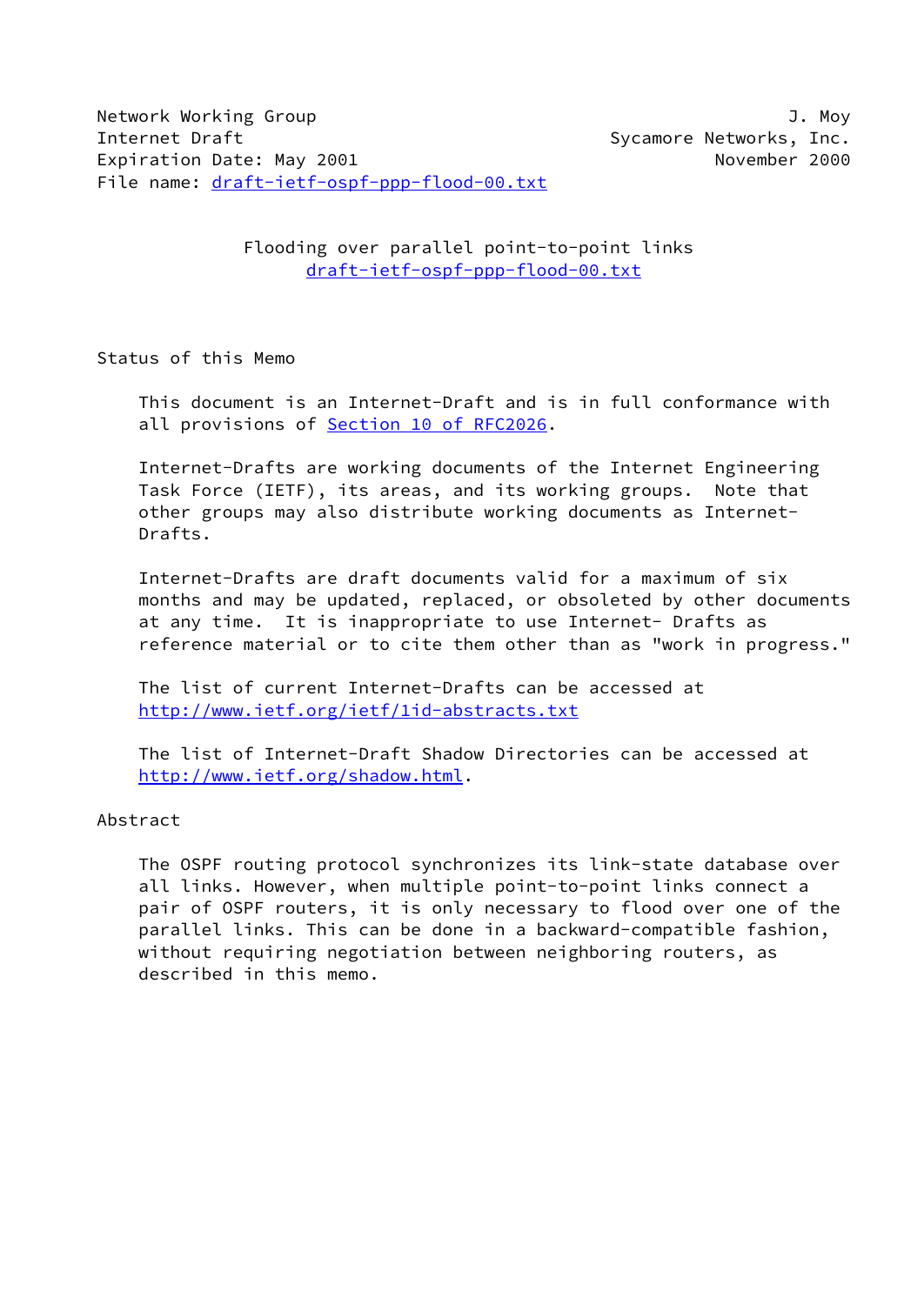<span id="page-1-1"></span>

| Internet Draft | Flooding over parallel links |  | November 2000 |  |
|----------------|------------------------------|--|---------------|--|

# Table of Contents

| $\overline{2}$ |                               |
|----------------|-------------------------------|
| 2.1            | Whether to become adjacent  3 |
| 2.2            |                               |
| 2.3            |                               |
| 2.4            |                               |
| $\overline{3}$ |                               |
| $\overline{4}$ |                               |
| 5              |                               |
|                |                               |
|                |                               |
|                |                               |

# <span id="page-1-0"></span>[1](#page-1-0). Overview

 When multiple "equivalent" links connect a pair of OSPF routers, database synchronization (both initial via the Database Exchange process and ongoing via flooding, also called adjacency formation and maintenance) need only be performed over one of the links. The key reason for this is that remote routers only care that at least one link is advertised in the two routers' router-LSAs; advertisement of additional links is redundant.

 The definition of "equivalent" links is as follows. A set of links are equivalent if they (a) are all point-to-point links, (b) all connect the same pair of OSPF routers, and (c) all belong to the same OSPF area.

The organization of this memo is as follows. [Section 2](#page-2-0) describes the implementation in detail. In a nutshell, the changes required to implement the reduction in adjacencies are:  $(Section 2.1)$  The router with the higher OSPF router ID chooses which of the equivalent links to form adjacencies over; the remaining equivalent links stay in state 2-Way. (Section 2.2) When an existing adjacency is lost, the router with the higher Router ID froms an adjacency over one of the other equivalent links. (Section 2.3) The routing calculation in the routers at either end of t he equivalent links is modified to include the 2-Way links as next hops. (Section 2.4) The MTU check is performed as part of Hello processing, since it is now required on 2-Way links as well as adjacencies.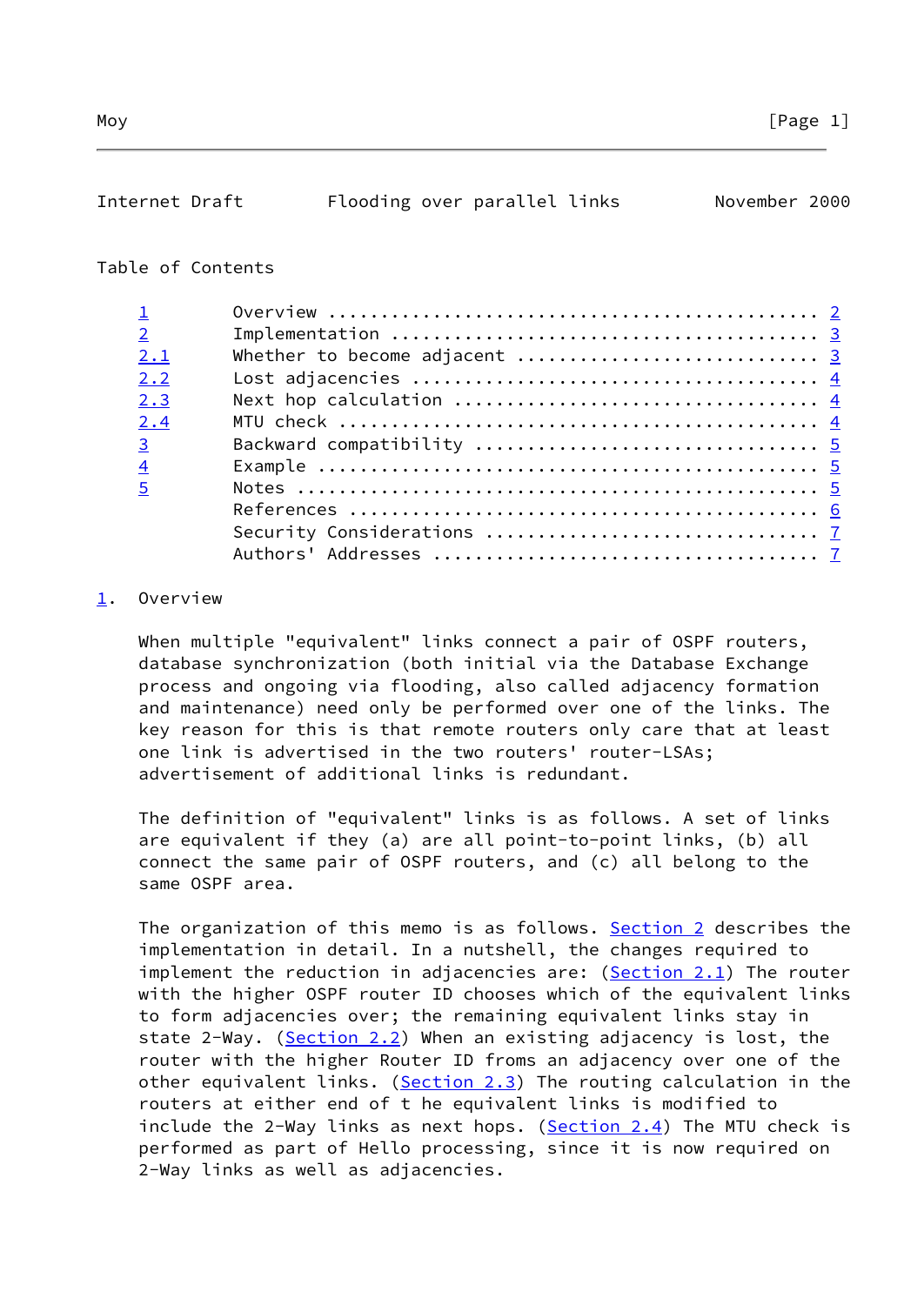[Section 3](#page-4-0) addresses backward compatibility with implementations of the OSPF specification  $[Ref1]$  $[Ref1]$ . A simple example of the adjacency reduction is given in [Section 4.](#page-4-2) Additional information concerning the adjacency reduction, including anomalies and possible enhancements, are provided in **Section 5**.

| Moy | $P$ age<br>-<br>- |
|-----|-------------------|
|     |                   |

<span id="page-2-1"></span>

| Internet Draft |  |  | Flooding over parallel links |  | November 2000 |  |
|----------------|--|--|------------------------------|--|---------------|--|
|----------------|--|--|------------------------------|--|---------------|--|

<span id="page-2-0"></span>[2](#page-2-0). Implementation

 This section discusses the implementation of the adjacency reduction in detail, identifying the sections of the base OSPF protocol [\[Ref1](#page-6-1)] which must be modified.

2.1. Whether to become adjacent

 The decision as to whether to become adjacent with a neighbor is covered by Section 10.4, "Whether to become adjacent", of the OSPF specification  $[Ref1]$  $[Ref1]$ . That section must be modified to implement the following idea: "When there are multiple equivalent links attaching a pair of OSPF Routers, the Router with the higher OSPF Router ID decides which links will form adjacencies".

In particular, if Section 10.4 of  $[Ref1]$  $[Ref1]$  indicates that the router should form an adjacency with a neighbor (transitioning the neighbor from 2-Way to ExStart state), the router should execute additional steps as follows:

- (1) If the interface type is other than point-to-point, start forming the adjacency.
- (2) If the neighbor is asking to form an adjacency (that is, we're running the logic in Section 10.4 of  $[Ref1]$  $[Ref1]$  because we have received a Database Description packet from the neighbor), start forming the adjacency. This is necessary for backward compatibility.
- (3) Otherwise, we're running Section 10.4 of [[Ref1\]](#page-6-1) because either (i) we've just received a bidirectional Hello from the neighbor, (ii) there was an error in the previous Database Exchange over this link or (iii) an adjacency over an equivalent link has been lost (see  $Section 2.2$ ). In this case: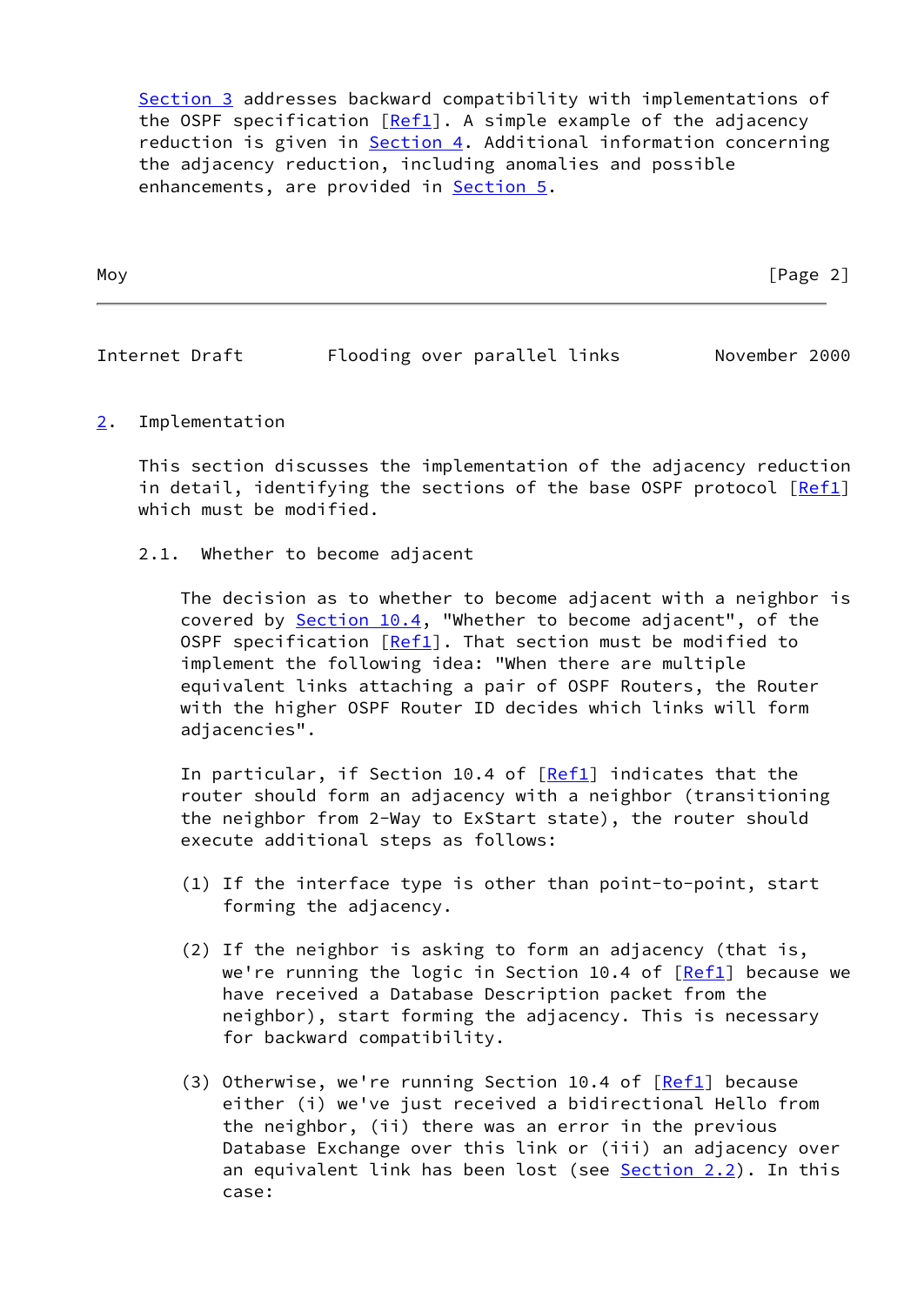- (a) If the router has a smaller Router ID than the neighbor, leave the neighbor in state 2-Way. The neighbor will decide over which of the equivalent links adjacencies should form.
- (b) If the router's Router ID is larger, examine all the equivalent links to the neighbor. If one or more of them are adjacent (neighbor state Full) or are in the process of becoming adjacent (neighbor state greater than or equal to ExStart) leave the neighbor state on the current link in state 2-Way. Otherwise, start forming

| Moy | [Page 3] |
|-----|----------|
|     |          |

<span id="page-3-0"></span>Internet Draft Flooding over parallel links November 2000

 the adjacency by transitioning the neighbor state to ExStart.

2.2. Lost adjacencies

 If the router with the higher OSPF Router ID notices that the single adjacency in a collection of equivalent links has gone down, it must replace it by forming an adjacency one another of the equivalent links.

 To be more precise, Section 10.3 of [\[Ref1](#page-6-1)] must be modified as follows. If a neighbor in state ExStart or greater transitions to a state of 2-Way or lower, and (a) the router has a larger OSPF Router ID than the neighbor, (b) the link associated with the failed adjacency is one of a collection of equivalent links, and (c) none of the other equivalent links are in state ExStart or greater, then the router must start forming an adjacency on one of the equivalent 2-Way links (if any) by transitioning that link's neighbor's state to ExStart, which starts the Database Exchange process on that link.

# 2.3. Next hop calculation

 We must change routing calculation in the routers at the end of the equivalent links, allowing 2-Way interfaces to be installed as next hops as long as at least one equivalent link is fully adjacent (neighbor state Full).

To this effect, Section 16.1.1 of  $[Ref1]$  $[Ref1]$  is changed as follows.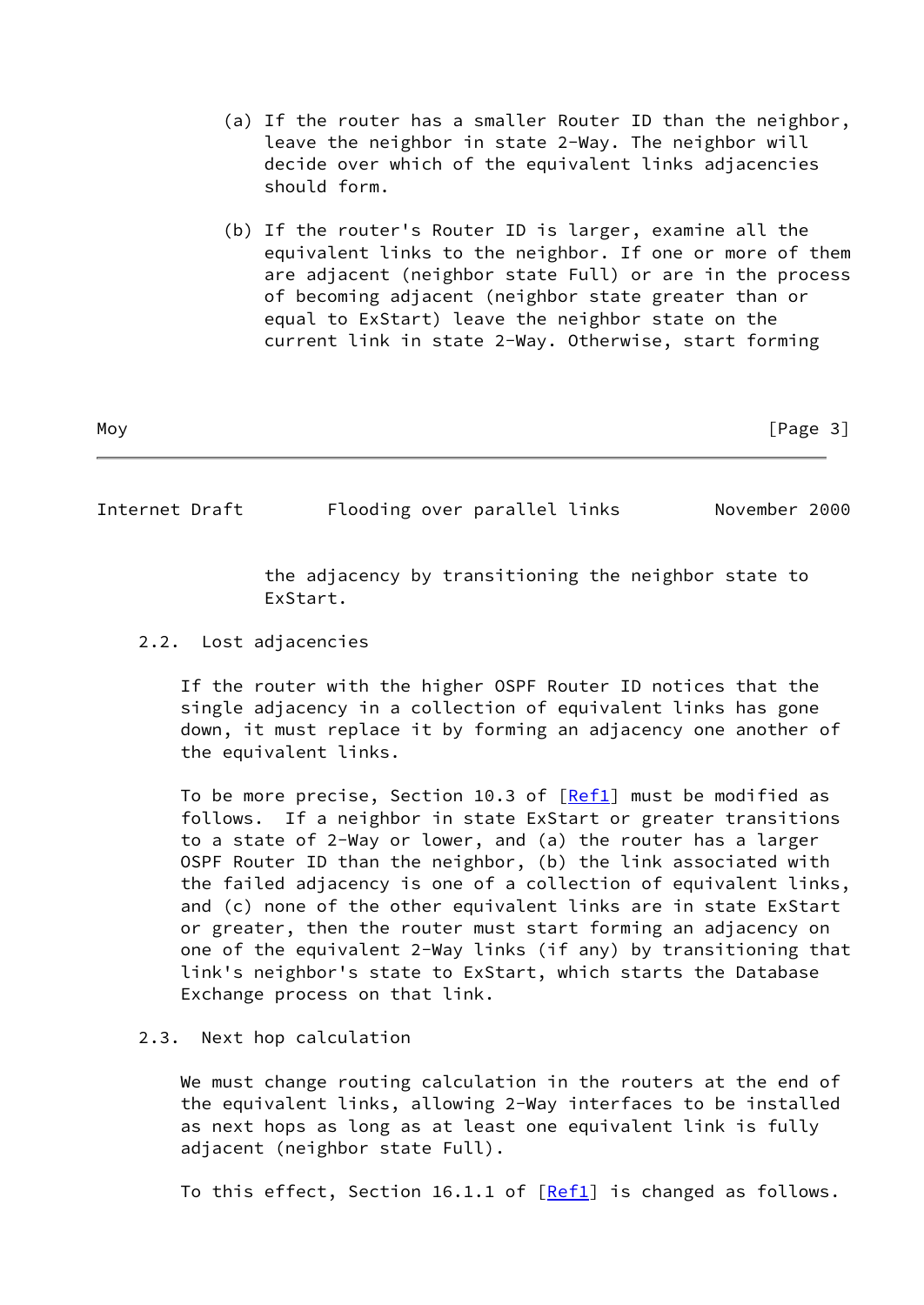When installing a next hop to a directly connected router, through a point-to-point interface, all equivalent links with neighbors in state 2-Way should be added as equal-cost next hops.

### 2.4. MTU check

 Since you are now adding certain 2-way, but non-adjacent, links as next hops in the routing table entries (Section 2.3), the MTU mismatch detection must be implemented in OSPF Hello packets sent over point-to-point links. To this end, Hello packets sent over point-to-point links (Section 9.5 of  $[Ref1]$  $[Ref1]$ ) have their Designated Router field set to the MTU of the point-to-point interface. Upon receiving an Hello on a point-to-point interface (Section 10.5 of  $[Ref1]$  $[Ref1]$ ), the new MTU field is examined. If it is greater than the interface's MTU, the Hello is discarded, preventing the neighbor relationship from forming and the interface from being installed as a next hop in the routing table (see Section G.9 of [\[Ref3](#page-6-2)] for more details on MTU

<span id="page-4-1"></span>Internet Draft Flooding over parallel links November 2000

mismatches).

<span id="page-4-0"></span>[3](#page-4-0). Backward compatibility

 This memo is backward compatible with implementations of the OSPF specification in  $[Ref1]$  $[Ref1]$ . No negotiation between neighbors is required. If the neighbor runs  $[Ref1]$  $[Ref1]$  but not the enhancements in this memo, adjacencies will form over all links, because of Step 2 in Section 2.1.

<span id="page-4-2"></span>[4](#page-4-2). Example

 Suppose there are six point-to-point links connecting Routers A and B. Router A has the higher OSPF Router ID. The first two links (IfIndex 1 and 2 on the Router A end) belong to Area 0.0.0.0. The last four (IfIndexes 3-6 in Router A) belong to Area 0.0.0.1. There are then two sets of equivalent links, one for each area.

 In all cases, OSPF Hellos will always be sent over all links. Assuming the links are all operational, they will all attain a neighbor state of 2-Way.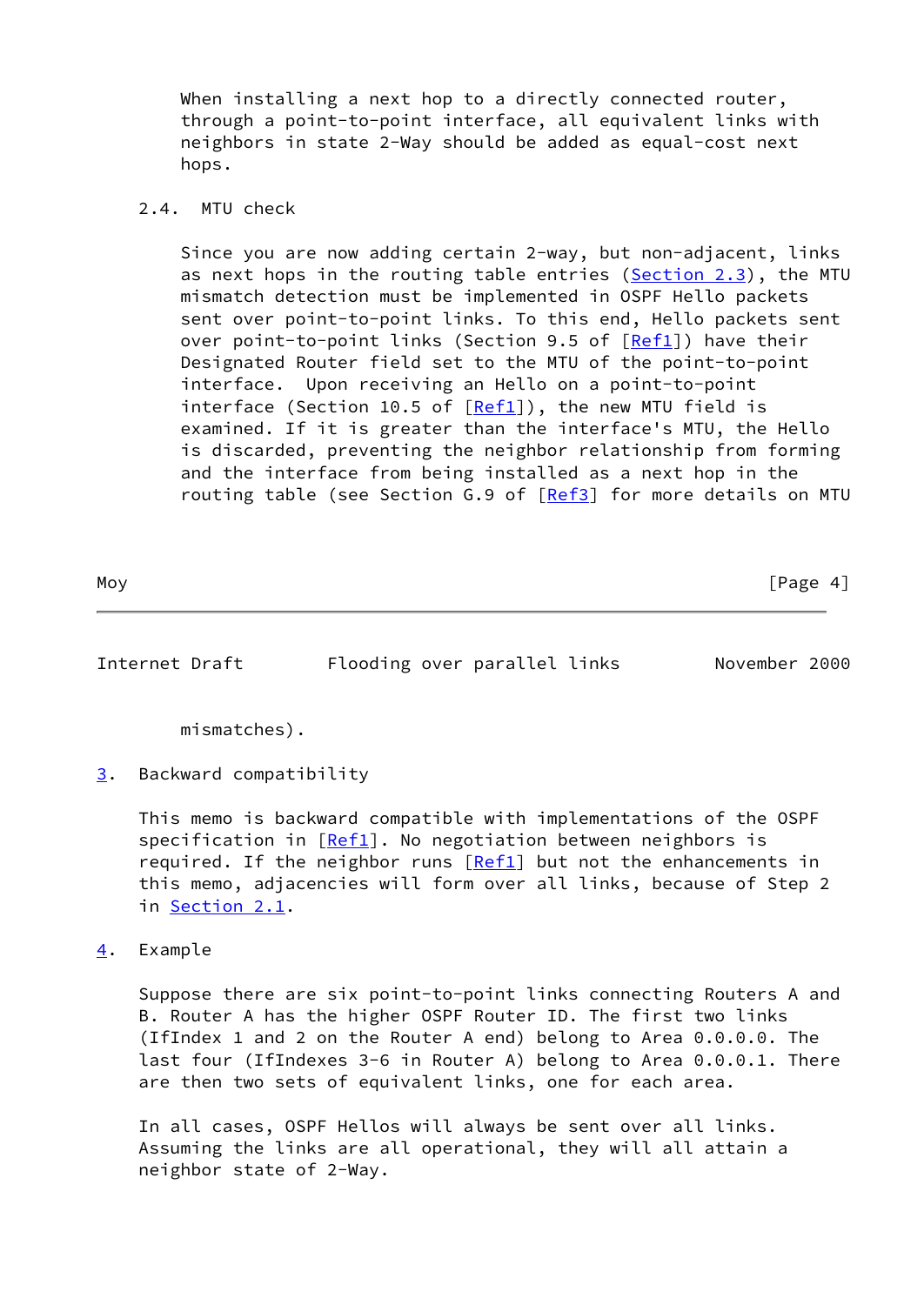There are then three cases of interest. Case 1: A and B running enhancements defined in this memo. In this case, B will let A choose one link in each area over which to form an adjacency. Suppose these are the links corresponding to IfIndexes 1 and 3. If the link corresponding to IfIndex 3 later fails, A will choose a different link (say IfIndex 4) over which to form an adjacency. Case 2: Only A runs the enhancements in this memo. A will receive requests to form adjacencies on all links (that is, Database Description packets from B) and will cooperate by establishing adjacencies over all links. Case 3: Only B runs the enhancements in this memo. The mirror image of Case 2; adjacencies again form over all links. [5](#page-5-0). Notes

<span id="page-5-0"></span> Here is additional information on the enhancements provided by this memo.

| Moy | [Page 5] |
|-----|----------|
|-----|----------|

<span id="page-5-1"></span>Internet Draft Flooding over parallel links November 2000

- (1) The biggest code change required by this memo is to base the decision to form an adjacency on whether a Database Description packet has just been seen from the neighbor (Step 2 of Section 2.1). However, this distinction is useful for other reasons; for example, in rate-limiting the number of concurrent Database Exchange sessions (see Section 8.3 of  $[Ref2]$  $[Ref2]$ .
- (2) This memo didn't change the logic of router-LSA origination. So as a side benefit, you also get compression of the router- LSA as it only includes one of each set of equivalent links.
- (3) If you assign different costs within a set of equivalent links, this memo breaks that functionality, as it simply advertises the cost associated with the link that becomes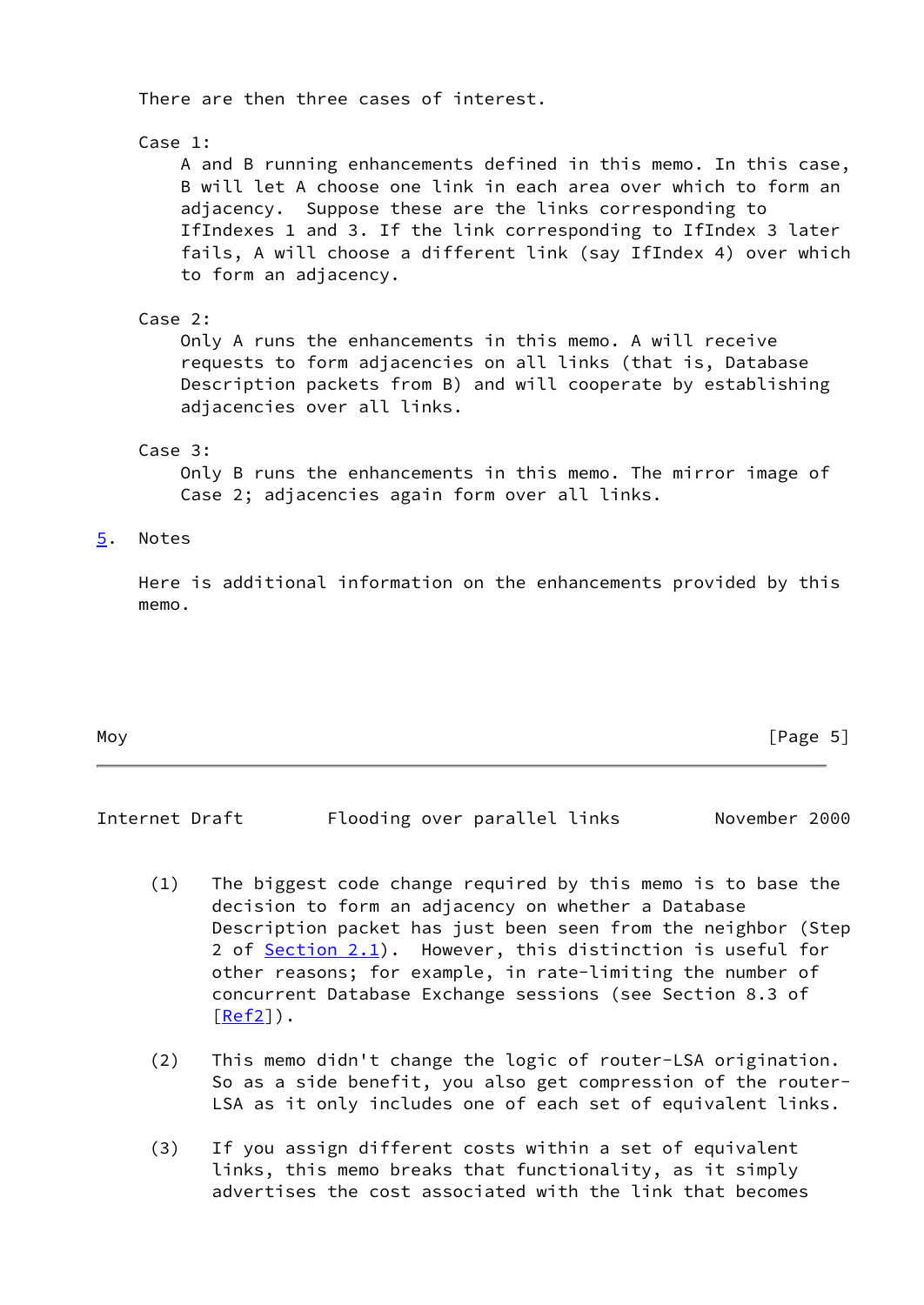adjacent. However, if assigning differing costs within a set of equivalent links is important, then an implementation can either a) advertise the smallest cost of any 2-Way link within the set of equivalent links or b) select the link to become adjacent based on smallest cost (only works if costs are configured symmetricly).

- (4) Why not include Point-to-MultiPoint links in the equivalent links definition? Because they can't be excluded from the router-LSA, as they are necessary for the next hop calculation.
- (5) When the single adjacency goes down, packets will not be forwarded between the neighbors until a new adjacency is formed. To get around this problem, you can introduce a new parameter, NumFloodingLinks, and require that that many adjacencies be formed within each set of equivalent links. This is equivalent to OSPF's Backup Designated Router on broadcast subnets.
- (6) Whenever you are limiting the number of adjacencies, you should timeout adjacencies that are not progressing towards Full state. See Section 8.3 of [\[Ref2](#page-6-3)] for details.

# References

- <span id="page-6-1"></span>[Ref1] Moy, J., "OSPF Version 2", [RFC 2328,](https://datatracker.ietf.org/doc/pdf/rfc2328) April 1998.
- <span id="page-6-3"></span> [Ref2] Moy, J., "OSPF Complete Implementation", Addison-Wesley, October 2000.
- <span id="page-6-2"></span>[Ref3] Moy, J., "OSPF Version 2", [RFC 2178,](https://datatracker.ietf.org/doc/pdf/rfc2178) July 1997.

Moy **Example 2** Page 6 and 2 Page 6 and 2 Page 6 and 2 Page 6 and 2 Page 6 and 2 Page 6 and 2 Page 6 and 2 Page 6 and 2 Page 8 and 2 Page 8 and 2 Page 8 and 2 Page 8 and 2 Page 8 and 2 Page 8 and 2 Page 8 and 2 Page 8 and

<span id="page-6-0"></span>Internet Draft Flooding over parallel links November 2000

# Security Considerations

 This memo does not create any new security issues for the OSPF protocol. Security considerations for the base OSPF protocol are covered in [\[Ref1](#page-6-1)].

Authors Addresses